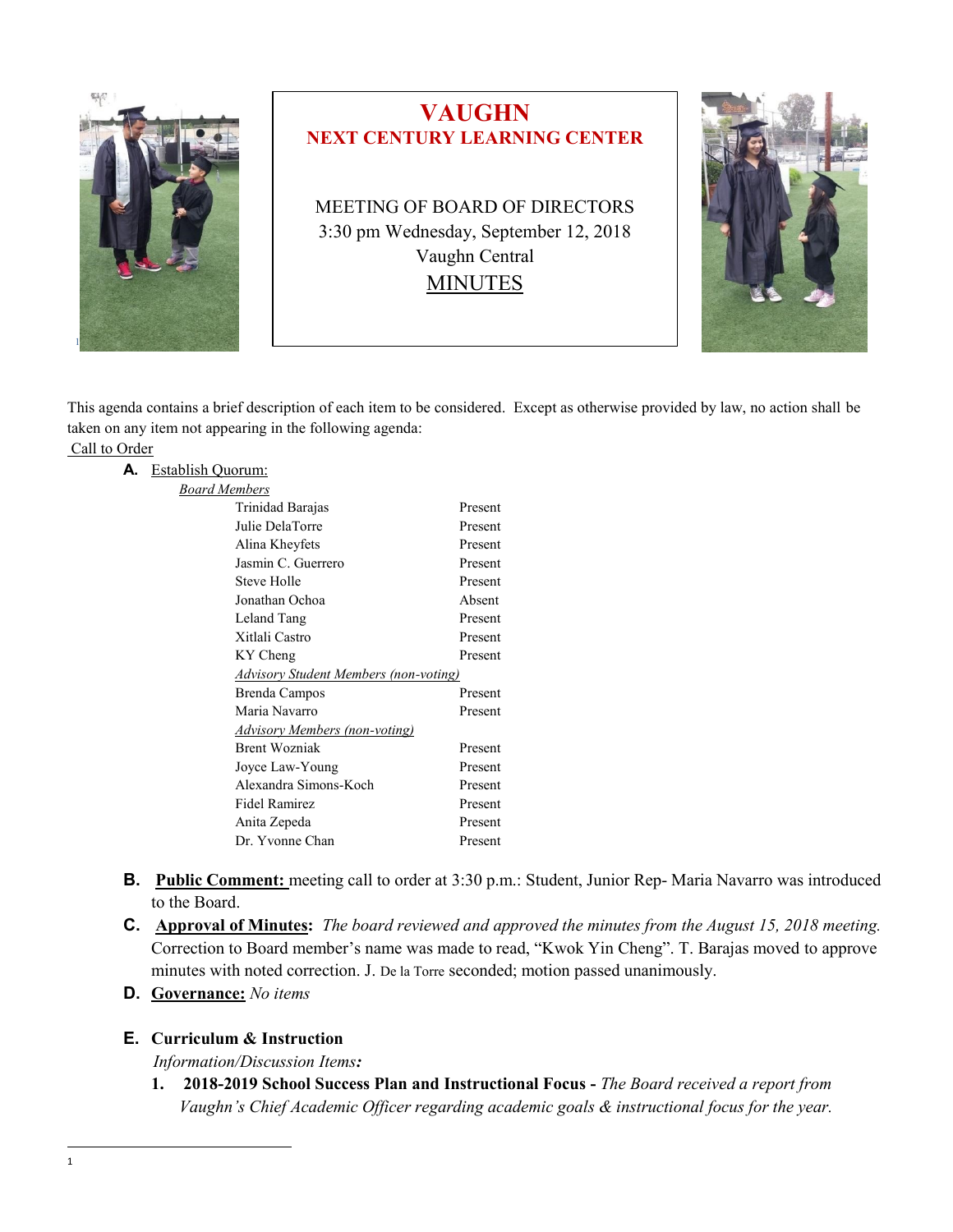- Graduation rate for Fall  $2017 = 95.86$  (target goal is above  $90\%$ )
- Continued credit recovery classes to be offered during ESY for high school
- Enhance support for credit recovery by leveraging GEAR UP partners
- College Career Pathway now a focus from  $TK-12<sup>th</sup>$ : Engineering, Biomedical Science, and the Arts. Grade 9-12 CTE pathways started in 2014 with 35 students, and current numbers at 365 enrolled.
- Chromebooks have been distributed to students in grades 3-12, and the number of devices has risen to more than 2,500 school-wide.
- Vaughn increased the number of teachers trained by Ed Tech Team on Google Education/Google Suite from 0 in 2015 to over 100 in 2018.
- CTEIG grant money was spent on durable and consumable instructional materials and technology that will guarantee program sustainability for at least 5-7 years.
- Critical areas for growth school-wide: 1) A-G completion rate (classes passed with a C or better). We will be evaluating grading practices within classrooms and implementing more formative assessments within the classrooms (aligned by department with timely feedback and categories) Vaughn's focus is to intervene strategically to remediate students trending toward a potential D or F in an A-G course of study. In addition, funding to support targeted tutoring efforts has been deployed.
- Math assessment scores were shared. The following will be deployed for math support: Coaching math instruction for teachers, blended learning programs (on-site supported coaching), more lab opportunities with trained teachers, more tutors, 5 additional paraprofessionals were hired.
- EL assessment scores were shared. Our focus is continued efforts in increasing EL achievement in both Language Arts and Mathematics and alignment of designated ELD program school-wide (grades 4-12)
- 2. **SBAC Scores** *- The Board received a report of Vaughn's 2017-18 SBAC scores.*
	- Vaughn experienced overall modest gains in ELA and Math. Vaughn will have access to the state Dashboard in December, more comprehensive data will be available at later date.

# *Action Items:*

- **1. Provisional Internship Permit for Elementary Resource Teacher Candidate -** *The Board discussed and moved to approve the submission of a Provisional Internship Permit for Jenny Sanchez-Aranda. This was recommended to fill a currently open position in a hard to staff, shortage field requiring an Education Specialist Instruction Credential,*
	- Open Resource Specialist Teacher position is for Pandaland. Ms. Sanchez-Aranda has a teaching permit and is enrolled in an intern program for Special Education. Ms. Sanchez-Aranda has been working for more than 10 years at Vaughn, as a paraprofessional, SPED assistant and co-teaching in the classrooms. Ms. Sanchez-Aranda has a good working relationship with the teachers and has demonstrated leadership qualities.
	- A.Kheyfets motioned to approve the Provisional Internship Permit for Ms. Sanchez-Aranda, J.Dela Torre seconded; 7 members motioned to approve with Board member T. Barajas abstaining.

# **F. Business**

*Information/Discussion Items:*

- **1. Enrollment Update -** *The Board received an update on Vaughn's current student enrollment.*
	- Vaughn's enrollment overall numbers are looking good. TK and K enrollment started low however, have increased. Waitlist numbers are a bit lower than in other years.
	- Student advisory members, Maria Navarro and Brenda Campus suggested that attendance incentives be considered with VISA's student body helping with efforts.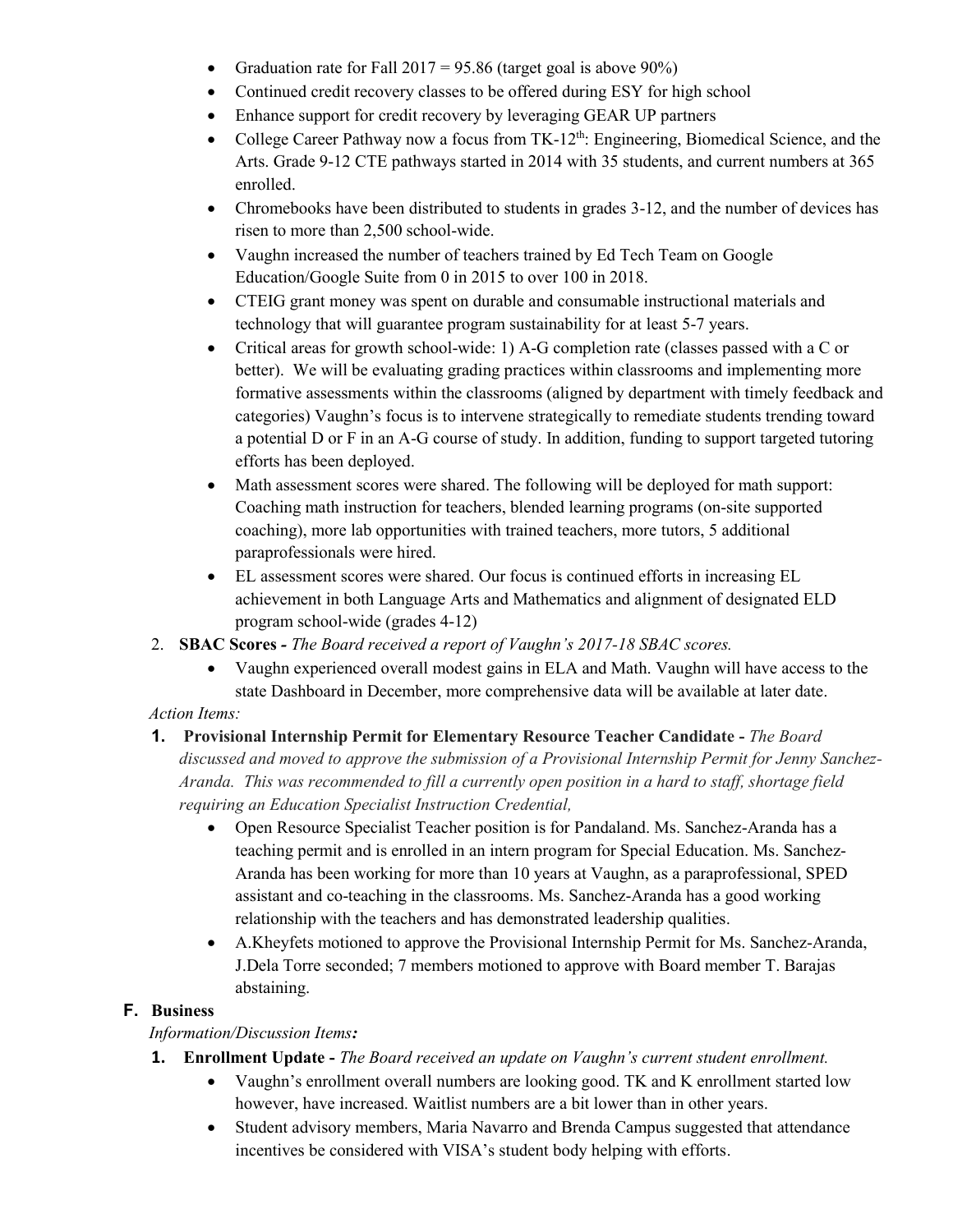- **2. Vaughn-Owned Work Vehicle** *- The Board discussed recommendation from staff to purchase a work vehicle to support the growing demands of Vaughn's facilities and maintenance needs.*
	- There is a need to support our team of M  $& O/IT$  staff members who have been using their personal vehicles to run school functions. Board members suggested an electric vehicle that is street legal, but no freeway access. These vehicles have low maintenance and insurance costs. Parking at night and during vacation time would be a concern. The vehicle will need to be able to haul heavy equipment. Two needs identified: Cargo van for large hauls and the other is transportation between campuses for IT staff.
	- Question was asked, how often will it be needed? Suggestion was to possibly rent as needed.
	- Board requested that a needs assessment be conducted to identify needs and frequency of need.
- **3.** *New Facilities Update (VISA Performing Arts Center and MIT Performing Arts Center)- Vaughn's Project Director provided an update including timeline, budget, and construction logistics that may impact school routine.*
	- VISA-2 story, 15,000sq feet, 1<sup>st</sup> floor gym, music room,  $2<sup>nd</sup>$  floor 2 large pods (added capacity 200 students)
	- Department of state architect will need to get permit to build negotiations:  $2<sup>nd</sup>$  floor will not have partitions
	- VISA students will be considered for internships from engineering programs to help engage in construction development.
	- Major deliveries of materials may impact sidewalk traffic at VISA
	- Budget: adding sprinklers outside, sound proofing music room, steel is getting more expensive= Estimated cost: \$5,564,494.83 (specific allocations provided)
	- MIT: 3 story, 36, 277 sq. feet: gym, MPR, 21 rooms (added capacity 627 students) Estimated cost \$12,448,801.38

## *Action Items:*

- **1. 2018-19 Food Service Bid Authorizing Vaughn to Piggyback on Rio School District Sysco Food Service of Ventura -** *The Board discussed and approved the piggyback option to the Rio School District Bid Number 17-CNS-001 Sysco Food Service of Ventura for the 2018-19 Fiscal Year*
	- T. Barajas motioned to approve, J. Guerrero seconded; motion passed unanimously.
- 2. *Temporary Athletic Team Coach Certification (Title 5, California Code of Regulations, Section 5594) -The Board reviewed the provisions set forth in Section 5593 and requirement of 5594 and certified that they have been met by Vaughn Next Learning Center.*
	- Board member S. Holle motioned to approve certification, J. Guerrero seconded; motion passed unanimously.

## **G. Partnership/School Site Council**

 *Information/Discussion Items:*

**1. Parent Forum** *- Hillview, What is Anxiety? September 19, 2018, 6:00 p.m. at VISA* 

## *Action Items:*

- **1. Immigrant Protection Policy.** *The Board reviewed and adopted Vaughn's Immigrant Protection Policy which promotes a safe and secure learning environment for all.*
	- Recommendation was made to place signs at all campuses indicating that they are protected spaces/safe havens.
	- S. Holle motioned to adopt policy as read, T. Barajas seconded; motion passed unanimously.